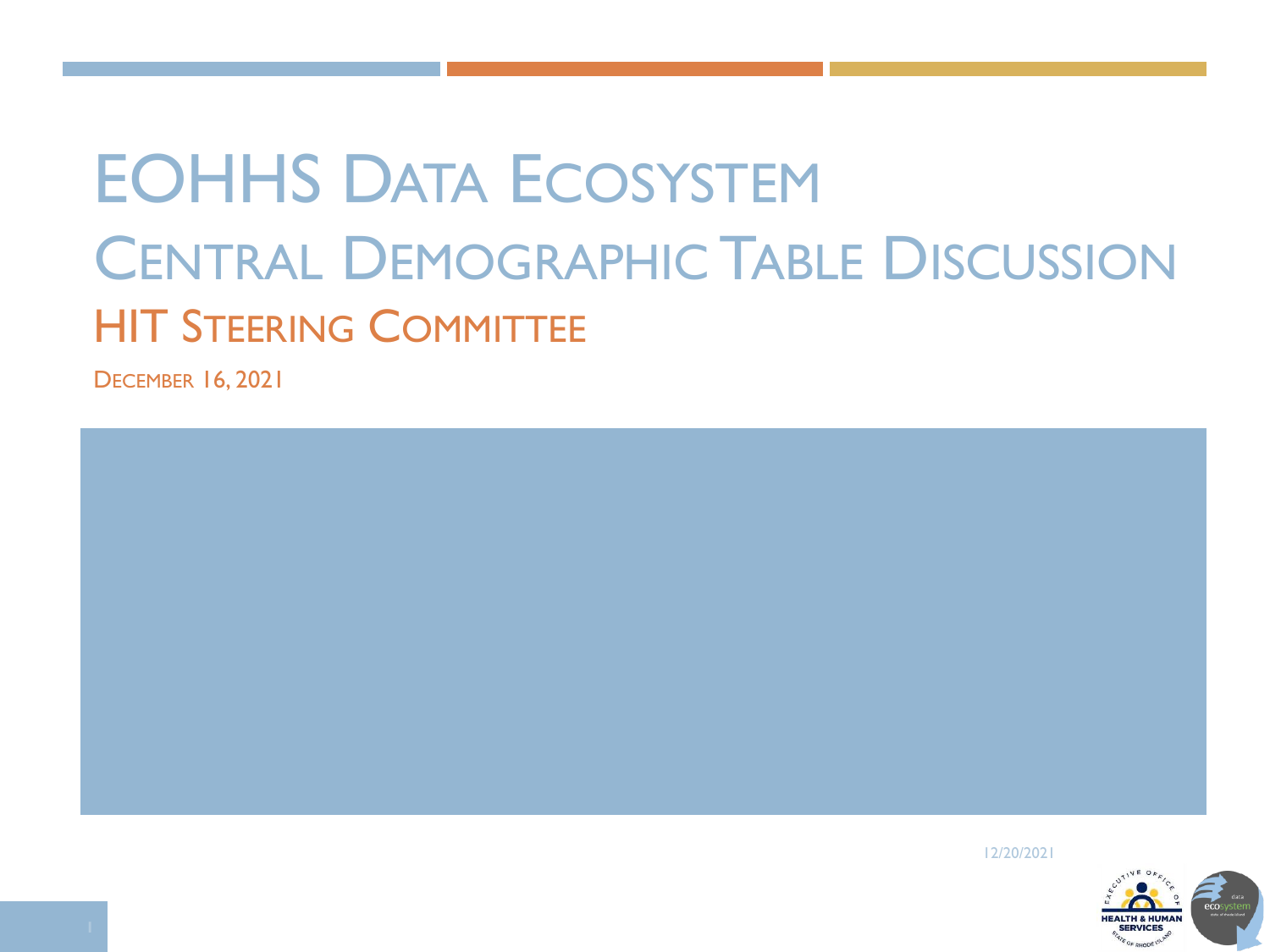## EOHHS DATA ECOSYSTEM

#### **People are not slices of data**.

We are whole human beings, raised in families, rooted in communities, bearing our history.

The Data Ecosystem honors this complexity by connecting information from across our state so we can **serve Rhode Islanders with respect, relevance, and understanding**. It is an **integrated data system** that links data at the person and family level across state agencies to **drive holistic improvements in human well-being**.

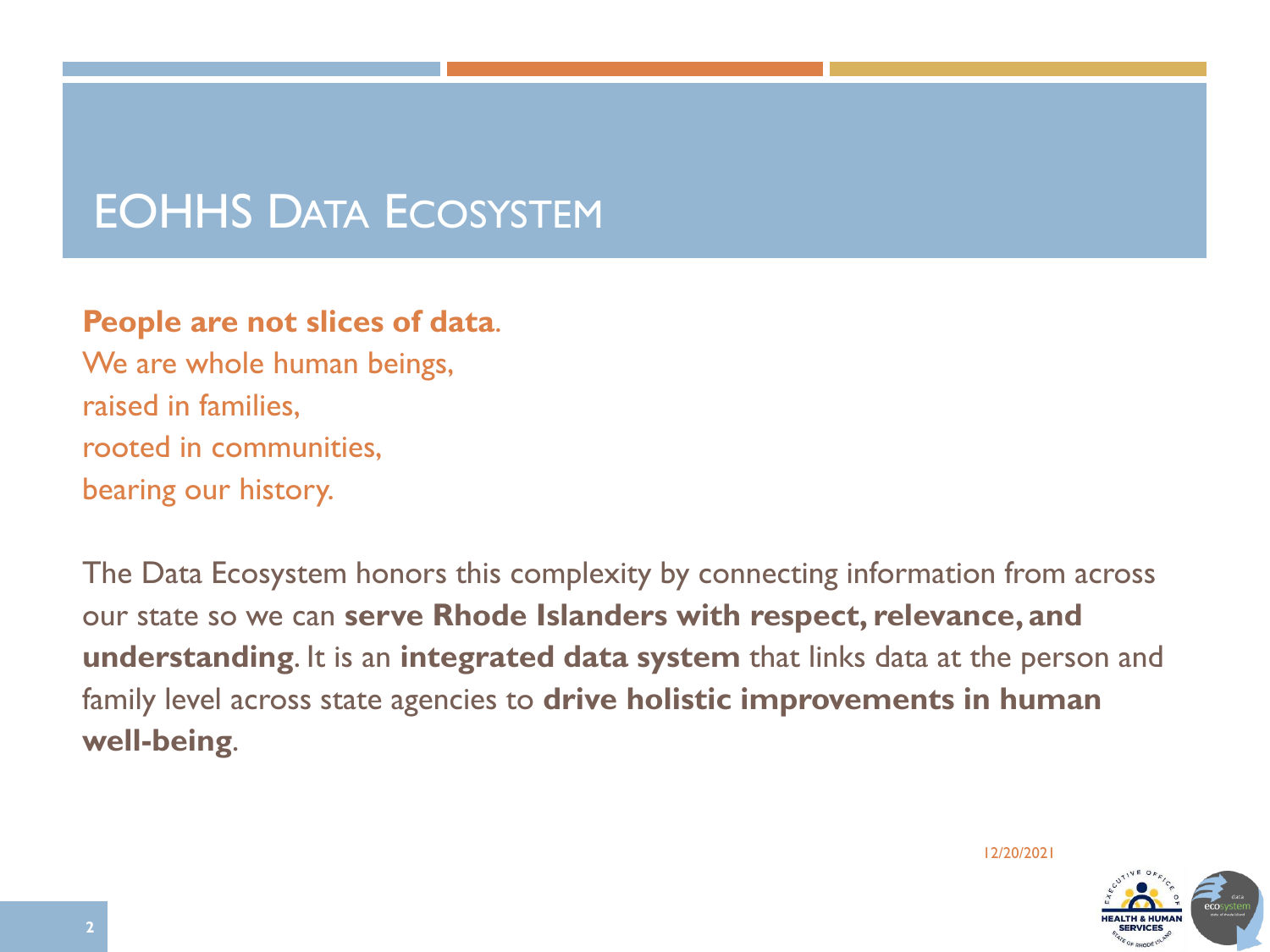## GOVERNANCE MATTERS DIFFERENT LAYERS OF AUTHORITY, EXPERTISE, AND RESPONSIBILITY

Executive Board: Directors of agencies or orgs that submit data and other significant stakeholders (IT, Gov's office) *Meets quarterly | Directors are data owners and sign DSAs + I-MOUs | Legal chiefs advise directors but do not sign documents*

Data Stewards: One person per data set who has the expertise and authority to review + approve data use *Meet monthly | Sign project approvals and materials before publication | Advised by agency and community SMEs as needed*

Project advisors: State + community subject matter experts who guide projects from inception through dissemination *Meet as needed | Influence and advise but do not veto or approve*

Ecosystem Team: Staff; propose, nurture, and in some cases complete projects; maintain operations and the data asset; frame decisions for Board + Stewards *Advise and guide Board + Stewards | Implement direction of Board + Stewards*

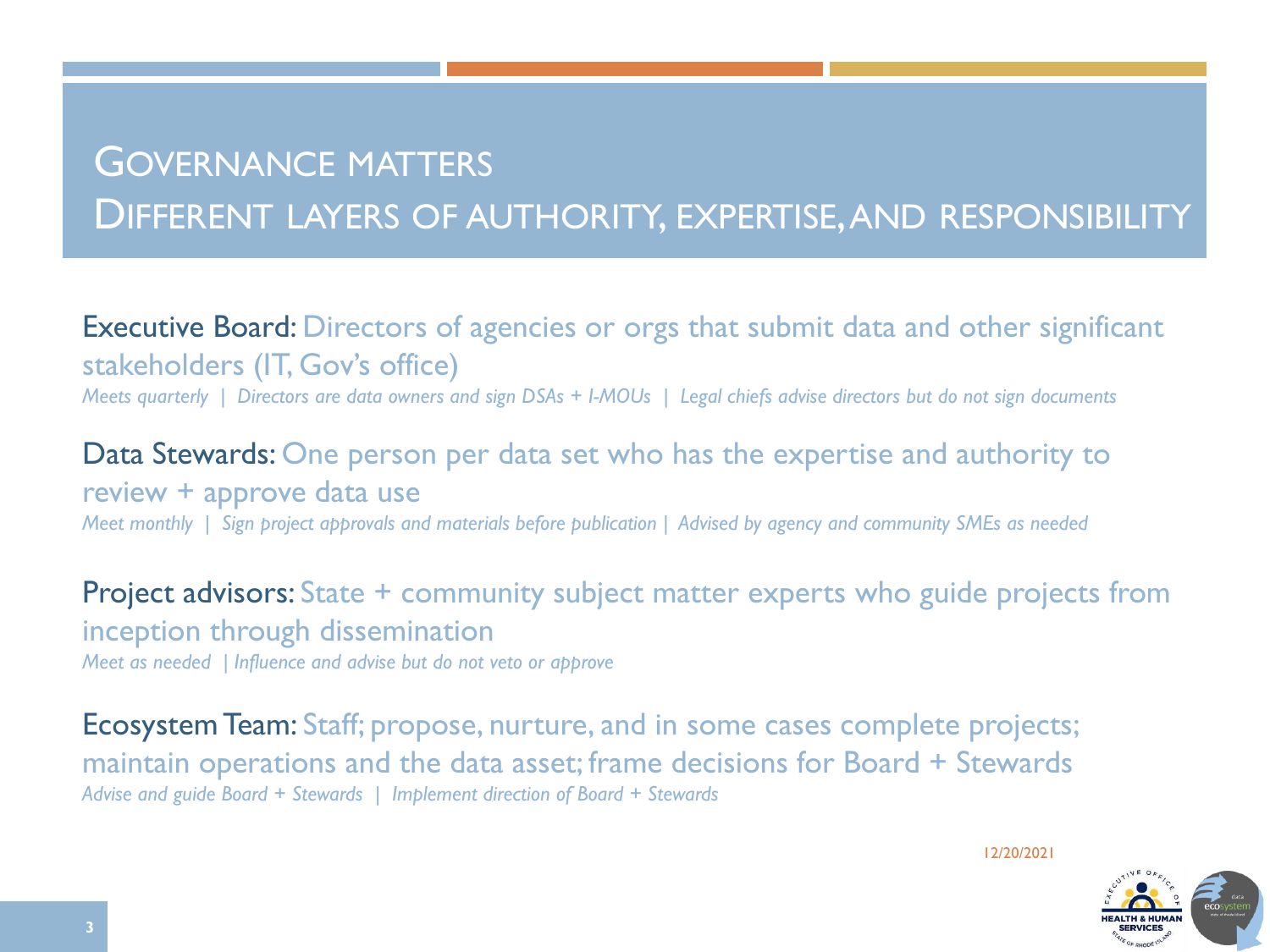## ECOSYSTEM DATA SOURCES

Some of our data sources include:

- RI Medicaid claims, encounters, and enrollment
- Dept. of Human Services programs including: TANF, SNAP, CCAP, and SSI
- Wages, income insurance, and job training from the Department of Labor and Training
- Child screening, immunization, and outreach program referral from the RI Dept. of Health
- Birth and death records
- Housing insecurity and homelessness data
- COVID testing, case, and vaccine information
- Developmental disabilities case management data from the RI Dept. of Behavioral Healthcare, Developmental Disabilities, and Hospitals
- Rhode Island Courts data

We are always working to intake data from additional sources. They currently include:

- Department of Corrections data
- Unite Us data on social service referrals and SDoH

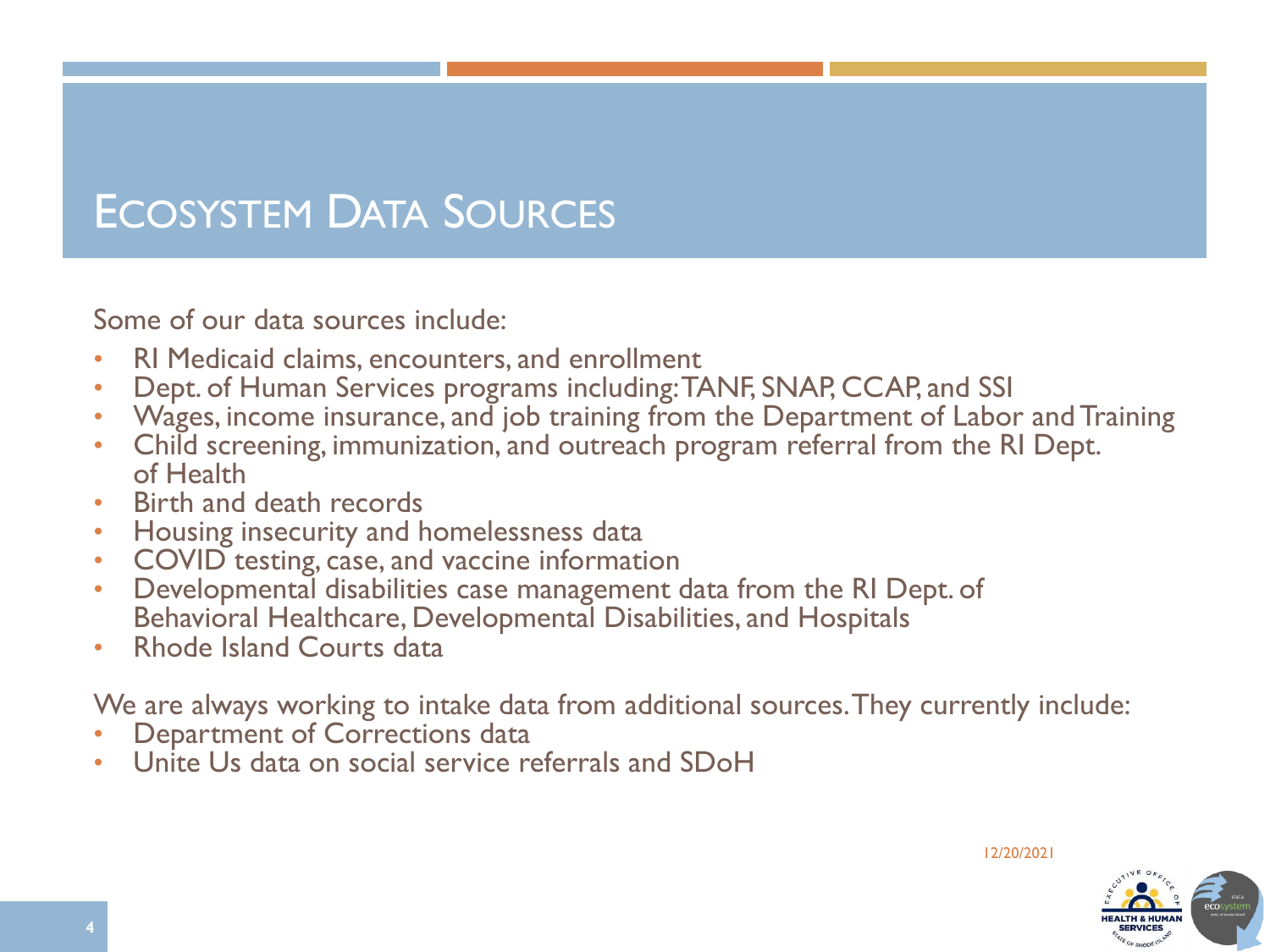# Well-being is a web of personal, family, system, and generational influences.

But we are too quiet on racial disparities, not because we don't care because we lack reliable data.



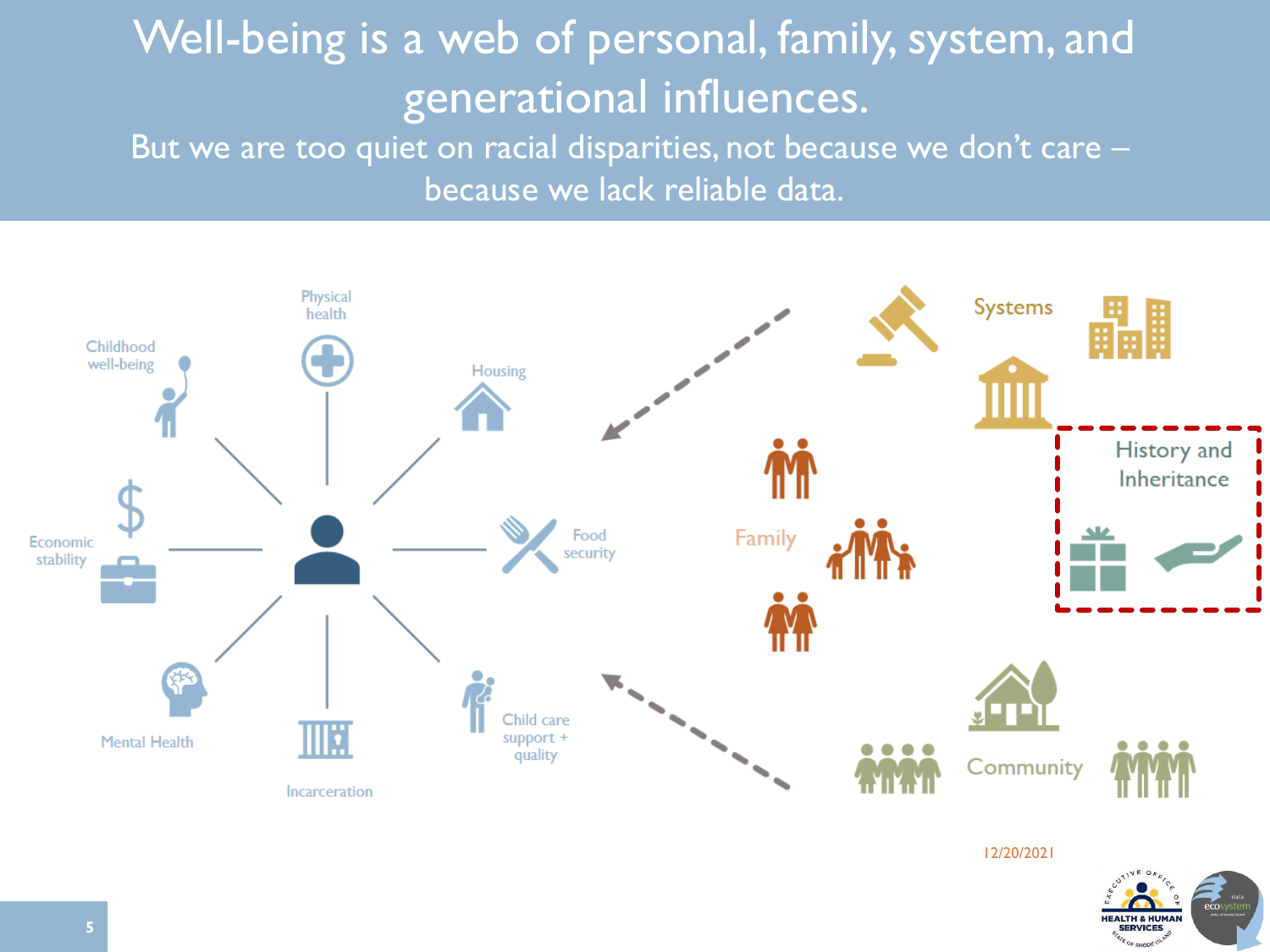# Ecosystem architecture and process honor the dimensions of complexity and connectedness.



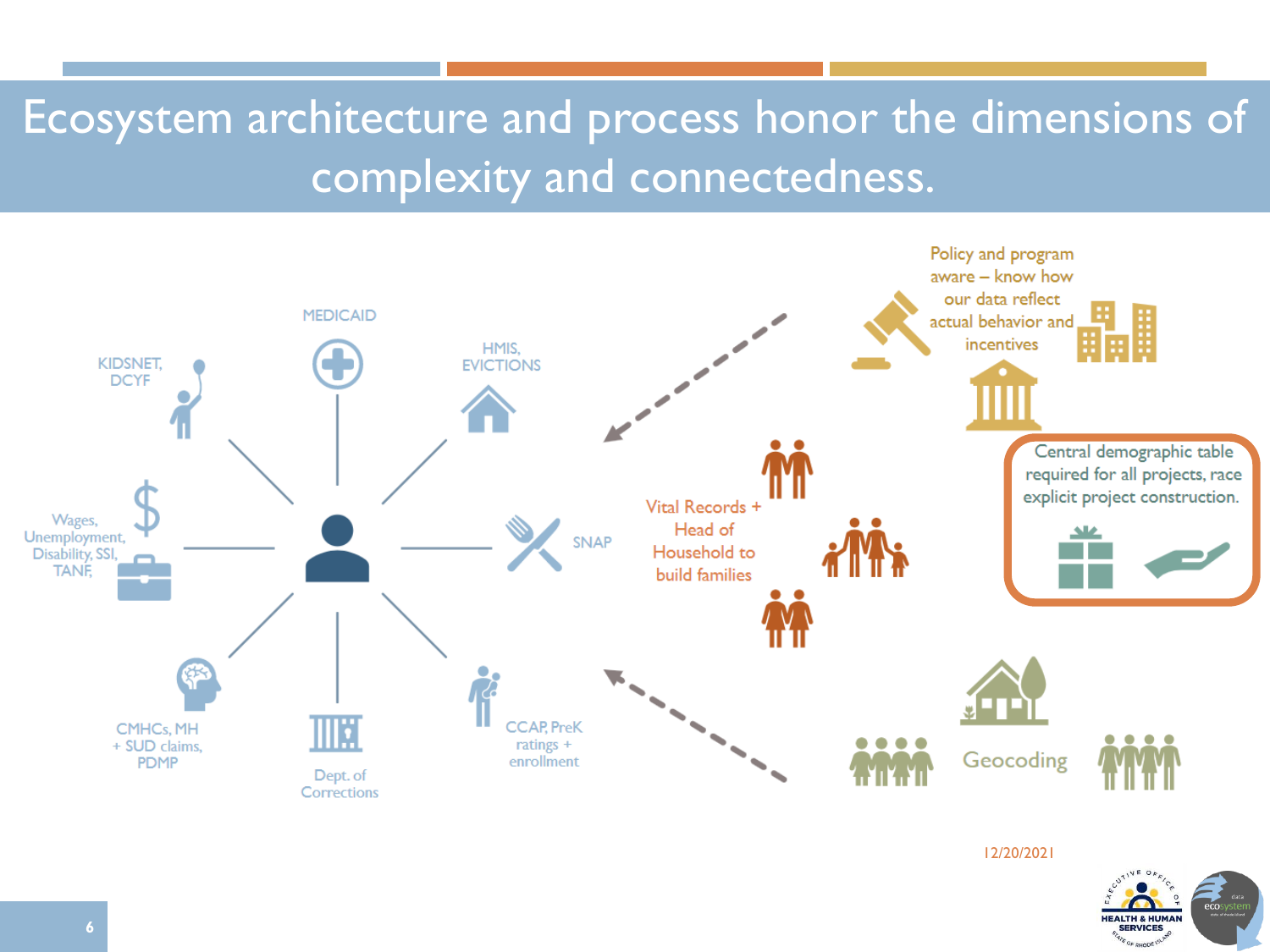## **CENTRAL DEMOGRAPHIC TABLE VISION**

Single table with the best,

most recent, self-reported

data at the person level

#### Semi- or mostly incomplete data sets



- **Intention:** Ensure that every project can highlight the full, accurate picture of disparities and gaps in equity
- Ensure that the process of integrating these data respects **privacy, autonomy, and consent** of those represented in the data
- Develop a clear, functional, and respectful **governance structure** to ensure that use of this table conforms to Ecosystem standards

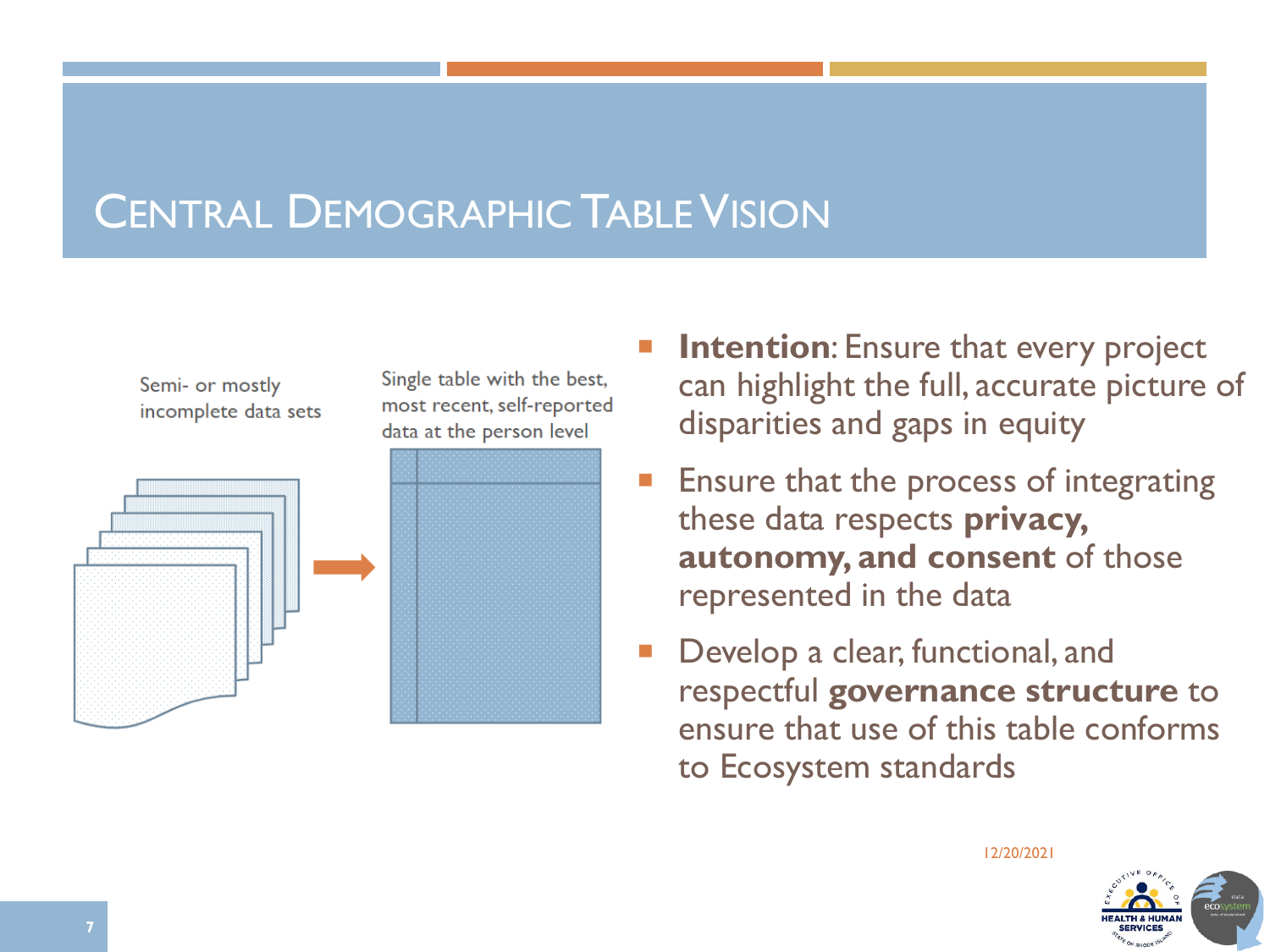## CENTRAL DEMOGRAPHIC TABLE SCOPE

Not in scope right now

- **Demographic data beyond race and ethnicity**. We plan to repeat this process for language, disability, SOGI, and immigration status, among other categories in the future
- **Data flowing back and integrating with source systems**. It could be a future feature – but is not the focus of our work right now

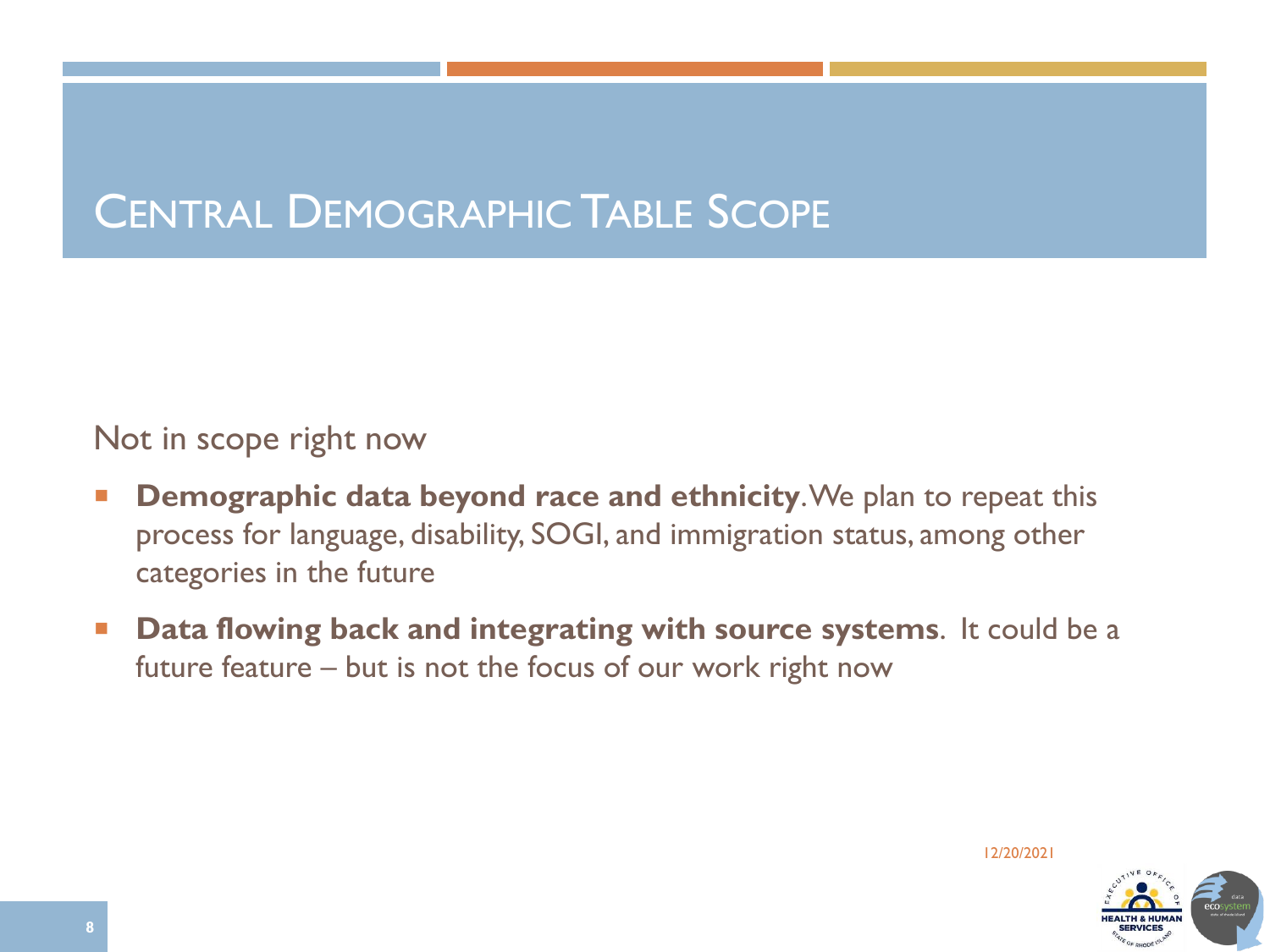## ADVISORY GROUP MEETINGS TO DATE

| <b>Week of</b>            | <b>Meeting #, Audience</b>   | <b>Topics</b>                                         |
|---------------------------|------------------------------|-------------------------------------------------------|
| July $26th$               | Meeting I   State team       | Standard categories   Conflicts within data source    |
| August 31st               | Meeting 2   State team       | Conflicts among sources: Characteristics of data sets |
| September I <sup>th</sup> | Meeting 0   Comm. Leaders    | Community Advocates – Intro and Context Meeting       |
| September 13th            | Meeting I   Comm. Leaders    | Standard categories   Conflicts within data source    |
| September 20th            | Meeting 2   Comm. Leaders    | Conflicts among sources: Characteristics of data sets |
| September 27th            | Meeting $3 \mid$<br>Combined | Review Recommendations and prioritize data sets       |
| October 4 <sup>th</sup>   | Meeting $4 \mid$ State team  | Governance of central table                           |

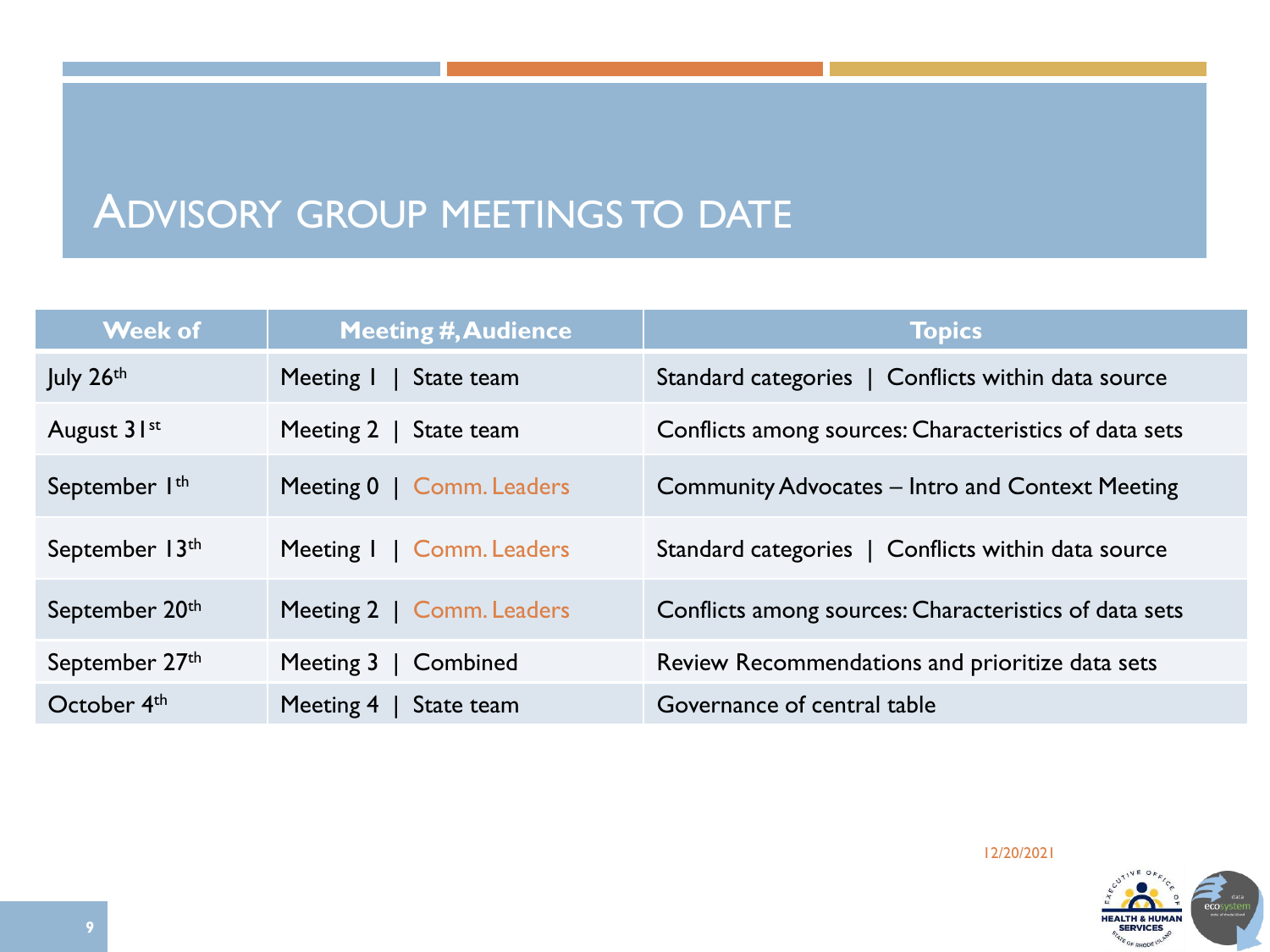## **Summary of "best practice" recommendations so far**

To the extent possible, race and ethnicity data collection should

- **Be self-reported**
- Be updated at least on an annual basis
- Combine race and ethnicity (the Census makes the case for this **here**, strongly supported by the community leaders)
- **Collect details on nationality**
- Offer "decline to respond" as an option
- Offer multi-selection

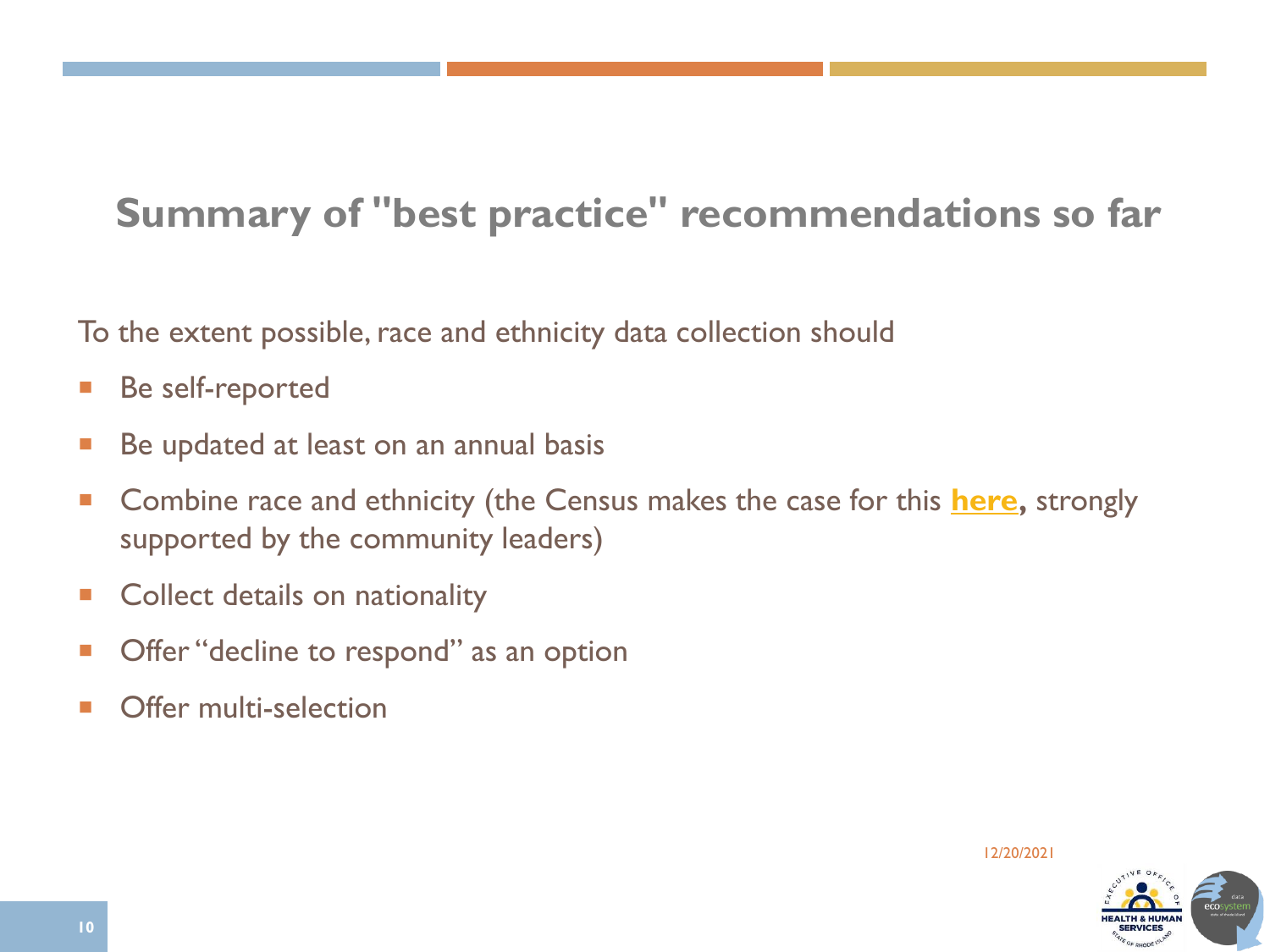### **Detailed recommendations so far**

- 1. Main categories:
	- **Census categories** as the recommended high-level categories for comparisons.
		- Community recommend using *nationality and tribal affiliation* where available and sufficiently populated as the default categorization, rolling up to census categories only as needed.
		- If multiple data sets report nationality, we will default to the highest priority data set (right now, this is Vitals Births)
	- **Combine race and ethnicity** per Census Bureau recommendations
		- **Most Ecosystem data sets have separate race and ethnicity fields that we may** opt to combine after collection. The exception is COVID Cases + Tests, which combines the race and ethnicity question.
- 2. Conflict within a single data source: choose **most recent affirmative record**
	- Community wrestled with this: sometimes a blank / no response *is an affirmative response*. But because we can't assume intent, and there are not often options for "decline to answer", the group agreed to use the most recent non-blank response.

#### Combined race/ethnicity question designed via [Census Bureau research](https://www2.census.gov/about/training-workshops/2020/2020-02-19-pop-presentation.pdf)

|                                                                                                                           | <b>WHITE</b> - Provide details below. |  |                                                              |  |              |  |
|---------------------------------------------------------------------------------------------------------------------------|---------------------------------------|--|--------------------------------------------------------------|--|--------------|--|
|                                                                                                                           | German                                |  | <b>Inlats</b>                                                |  | English      |  |
|                                                                                                                           | <b>Italian</b>                        |  | Polish                                                       |  | French       |  |
|                                                                                                                           |                                       |  | Print, for example, Scottish, Nonvegian, Dutch, etc.         |  |              |  |
|                                                                                                                           |                                       |  |                                                              |  |              |  |
|                                                                                                                           |                                       |  | HISPANIC, LATINO, OR SPANISH - Provide debuin below.         |  |              |  |
|                                                                                                                           | Mexican<br>or Mexican                 |  | Puerto<br><b>Rician</b>                                      |  | Cuban        |  |
|                                                                                                                           | American<br>Salvadoran                |  | Dominican.                                                   |  | Colombian    |  |
|                                                                                                                           |                                       |  | Print, for example, Guatemalan, Spaniard, Ecuadorian, etc.   |  |              |  |
|                                                                                                                           |                                       |  |                                                              |  |              |  |
|                                                                                                                           |                                       |  |                                                              |  |              |  |
|                                                                                                                           | <b>Ahrican</b>                        |  | BLACK OR AFRICAN AMERICAN - Provide debuts below.            |  |              |  |
|                                                                                                                           | American                              |  | <b>Jamaican</b>                                              |  | Haitian      |  |
|                                                                                                                           | Nigerian                              |  | Ethiopian                                                    |  | Somali       |  |
|                                                                                                                           |                                       |  | Print, for example, Ghanaian, South African, Barbadian, etc. |  |              |  |
|                                                                                                                           |                                       |  |                                                              |  |              |  |
| <b>ASIAN</b> - Provide details below.                                                                                     |                                       |  |                                                              |  |              |  |
|                                                                                                                           | Chinese                               |  | Filicino                                                     |  | Asian Indian |  |
|                                                                                                                           | Vietnamese                            |  | Korean                                                       |  | Japanese     |  |
|                                                                                                                           |                                       |  | Print, for example, Pakistani, Cambodian, Hmong, etc.        |  |              |  |
|                                                                                                                           |                                       |  |                                                              |  |              |  |
| AMERICAN INDIAN OR ALASKA NATIVE - Print, for example,<br>Navajo Nation, Blackfaet Titbe, Mayan, Aztec, Native Village of |                                       |  |                                                              |  |              |  |
|                                                                                                                           |                                       |  | Barrow Inupiat Traditional Government, Tlingit, etc.         |  |              |  |
|                                                                                                                           |                                       |  |                                                              |  |              |  |
|                                                                                                                           |                                       |  | MIDDLE EASTERN OR NORTH AFRICAN - Provide details below.     |  |              |  |
|                                                                                                                           | Lobanose                              |  | <b>Iranian</b>                                               |  | Egyptian     |  |
|                                                                                                                           | <b>Syrian</b>                         |  | Moroccan                                                     |  | lurnoil      |  |
| Print, for example, Algenian, Iraqi, Kundish, etc.                                                                        |                                       |  |                                                              |  |              |  |
|                                                                                                                           |                                       |  |                                                              |  |              |  |
| details below.                                                                                                            |                                       |  | <b>NATIVE HAWAIIAN OR OTHER PACIFIC ISLANDER - Provide</b>   |  |              |  |
|                                                                                                                           | Nativo                                |  | Samoan                                                       |  | Chamorro     |  |
|                                                                                                                           | <b>Hawaiish</b>                       |  | Fijian                                                       |  | Marshallese  |  |
|                                                                                                                           |                                       |  |                                                              |  |              |  |
|                                                                                                                           | Tongan                                |  | Print, for example, Palauan, Tahitian, Chuukese, etc.        |  |              |  |
|                                                                                                                           |                                       |  |                                                              |  |              |  |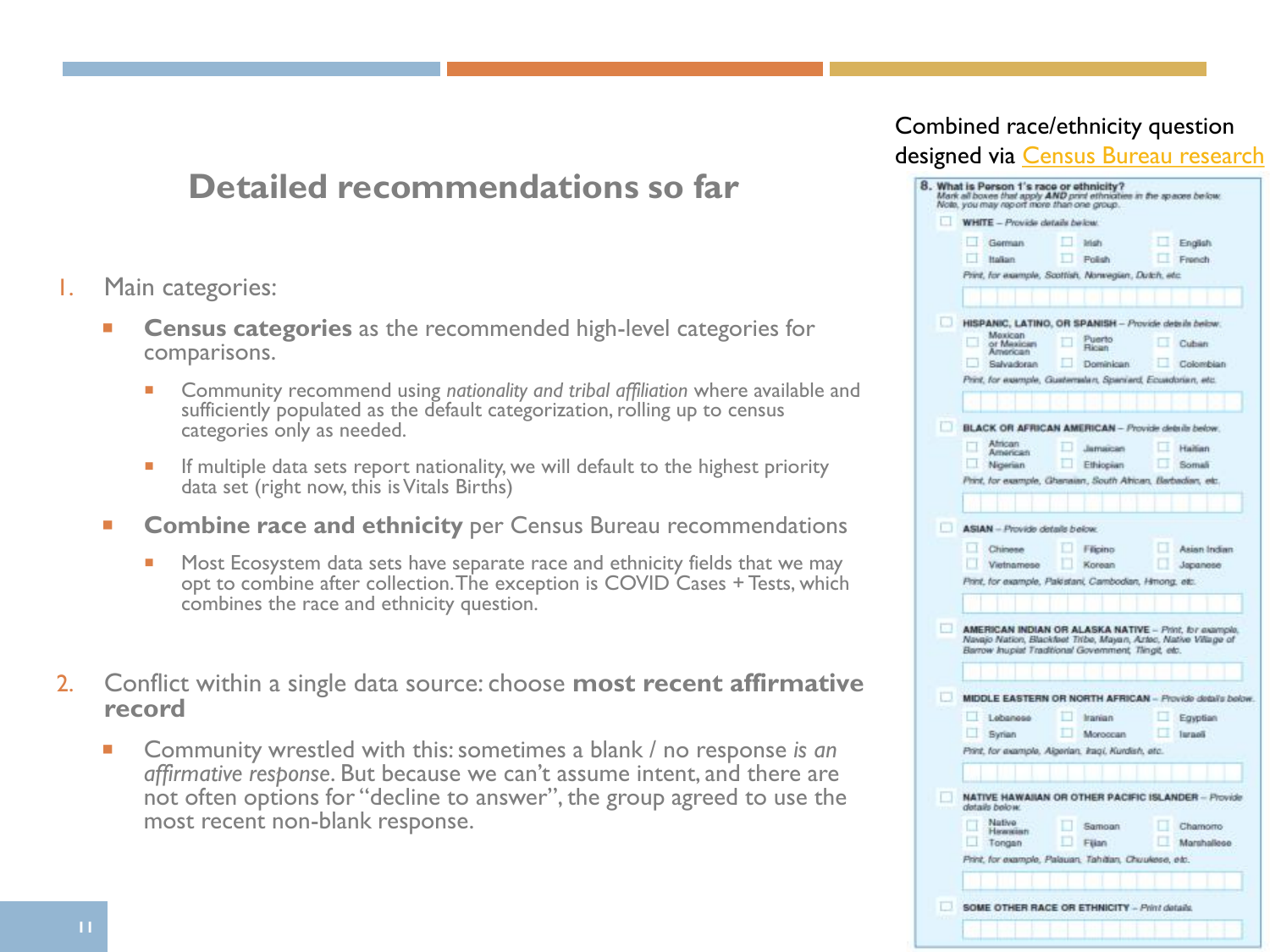### **Detailed recommendations so far**

- 3. Priority data set **characteristics** : (1) self-reported, (2) recent, (3) frequent use of demographic data, (4) nationality data available [recommendation from community], (5) multi-select available
- 4. Community teams affirmed data set **priority order** (next slide)
- 5. Affirmed need for best practices for **data collection**, with HIT Steering Committee as a key audience

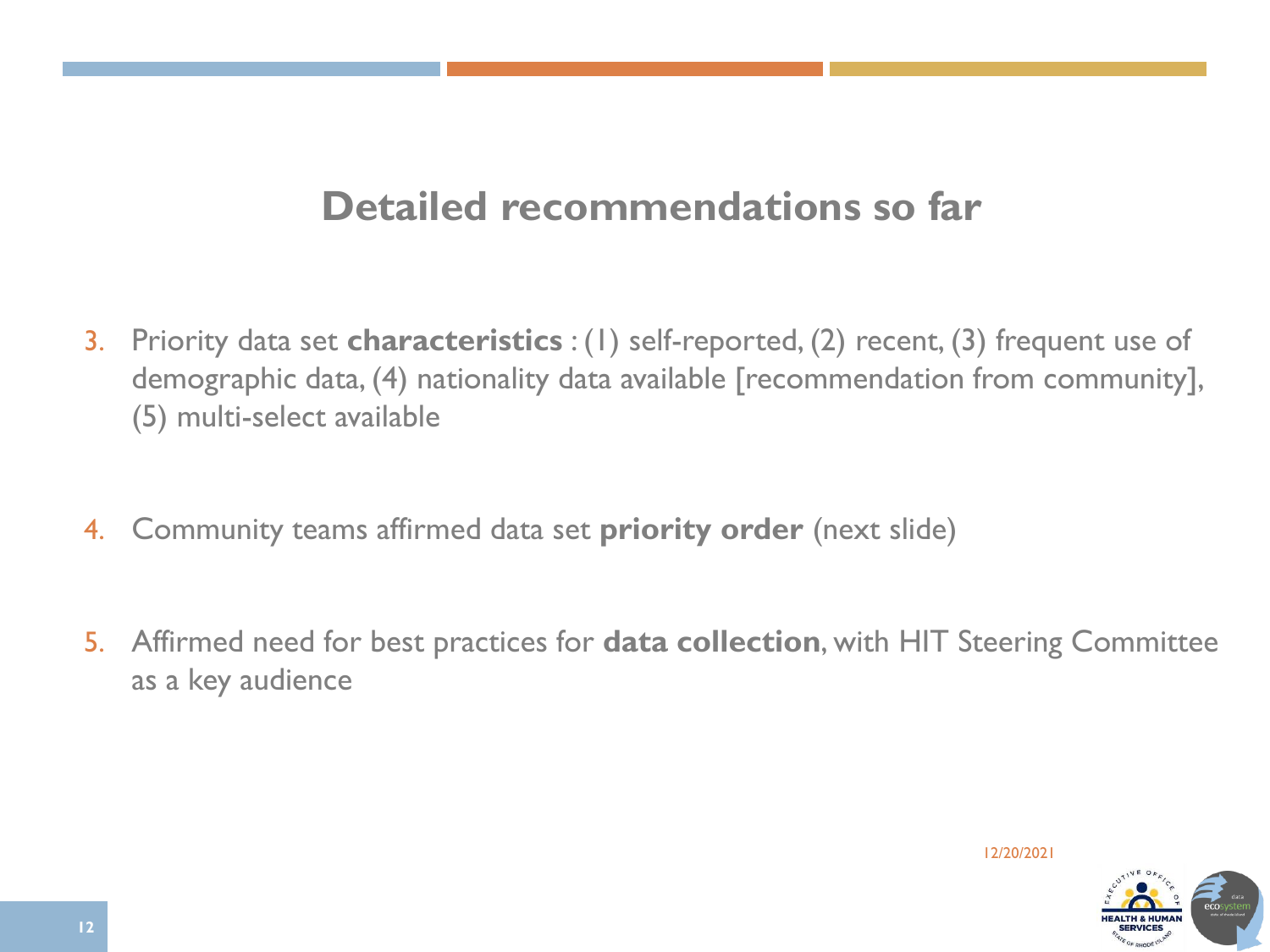### Priority Order of Ecosystem Data Sets

| <b>Priority</b><br><b>Order</b> | <b>Self-report</b>                                                                                                                     | <b>Recency</b>                                                                                                                   | Data Use,<br>Quality              | <b>Standard fields</b>                                                                                            | <b>Multi</b><br>select |
|---------------------------------|----------------------------------------------------------------------------------------------------------------------------------------|----------------------------------------------------------------------------------------------------------------------------------|-----------------------------------|-------------------------------------------------------------------------------------------------------------------|------------------------|
| <b>COVID</b><br>Vaccines        | Self-scheduled: Yes<br>$\bullet$<br>Pharmacy / Provider:<br>likely<br>Children: Vitals / Birth<br>Cert as reported by<br>parent or PCP | · Self-scheduled: At time<br>of Vaccine<br>• Pharmacy /<br>Provider: Various<br>• Children: Birth or various<br>if from provider | <b>Used Often</b>                 | Census + Multiple Races, Unknown                                                                                  | $\sf X$                |
| <b>COVID Cases</b>              | X                                                                                                                                      | At time of case                                                                                                                  | <b>Used Often</b>                 | Census + Multiple Races, Declined, Unknown                                                                        | X                      |
| <b>COVID Tests</b>              | Yes, for self-scheduled                                                                                                                | At time of test                                                                                                                  | Self-<br>scheduled:<br>Used often | Census + Multiple Races, Declined, Unknown<br>Detailed nationality collected - not yet in the<br><b>Ecosystem</b> | $\sf X$                |
| RIQI/<br><b>CurrentCare</b>     | Various                                                                                                                                | Patient registration; ad<br>hoc thereafter                                                                                       | <b>Used Often</b>                 | Census + Multiracial, No Data Available, Patient<br>Refused, UNK                                                  | X                      |
| <b>HMIS</b>                     | $\sf X$                                                                                                                                | At intake                                                                                                                        | <b>Used Often</b>                 | Census                                                                                                            |                        |
| <b>DCYF</b>                     | $\mathsf{X}$                                                                                                                           | At intake                                                                                                                        | <b>Used Often</b>                 | Census, with ability to multi-select on detailed<br>nationality (limited responses)                               | $\mathsf{X}$           |
| Medicaid                        | $\boldsymbol{\mathsf{X}}$                                                                                                              | At recertification                                                                                                               | <b>Minimal Use</b>                | Census with detailed nationality selection, but<br>limited responses                                              |                        |
| <b>Bridges</b>                  | $\boldsymbol{\mathsf{X}}$                                                                                                              | At recertification                                                                                                               | <b>Minimal Use</b>                | Census with detailed nationality selection, but<br>limited responses                                              |                        |
| Vitals (Births)                 | $\times$                                                                                                                               | At birth                                                                                                                         | <b>Used Often</b>                 | Detailed nationality-based selections that can be<br>rolled up to Census categories                               | X                      |
| <b>KIDSNET</b>                  | Rhode Island births:<br>$\bullet$<br>as reported by mother<br>on birth cert<br>• Other: Reported by<br>PCP, unclear self-<br>report    | Rhode Island births:<br>$\bullet$<br>at birth<br>• Other: Various                                                                | <b>Used Often</b>                 | <b>Vitals Births</b>                                                                                              | X                      |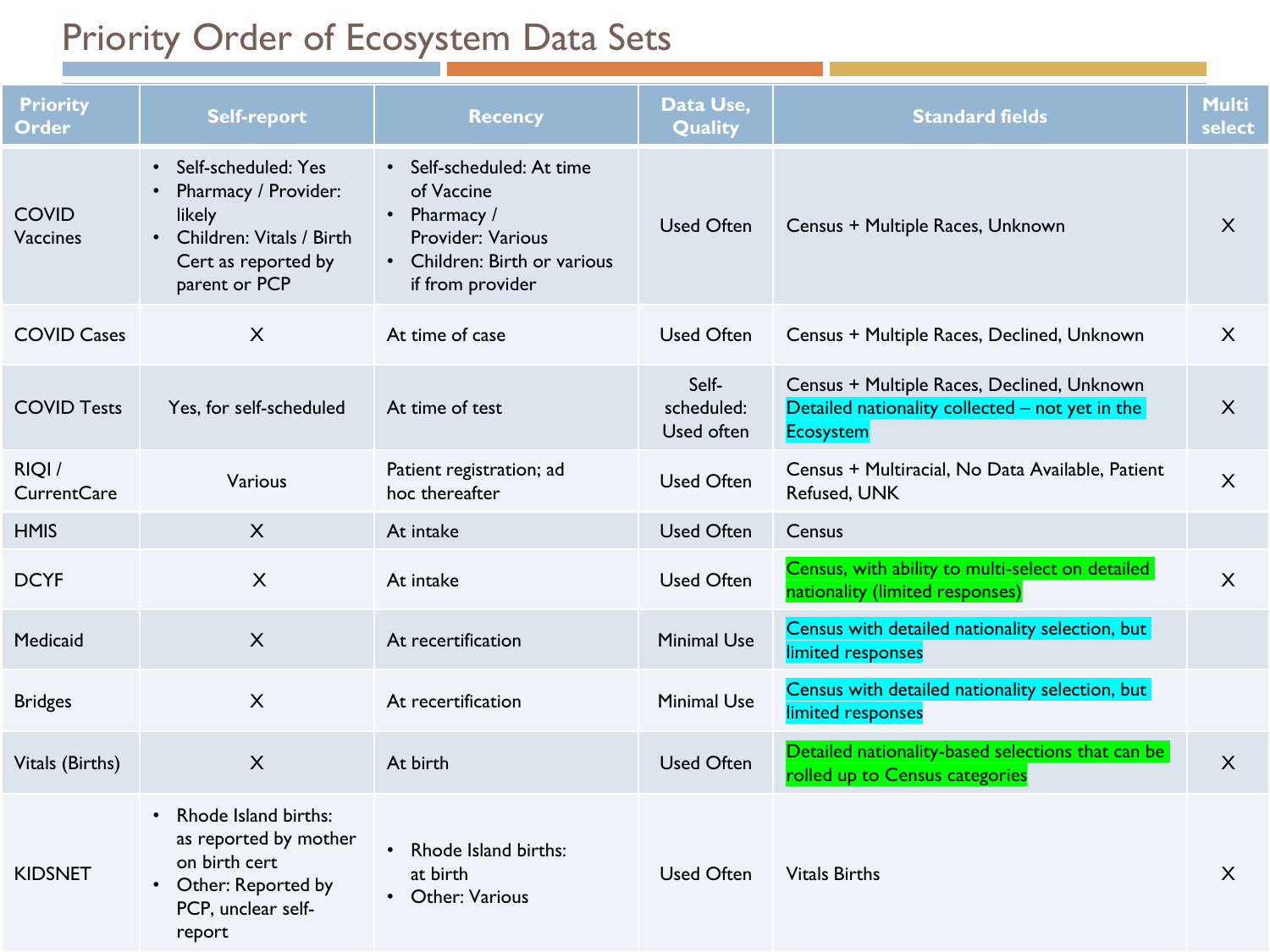## NEXT STEPS

- Broader community engagement via structures established through the CDC COVID racial and ethnic health disparities grant and in coordination with EOHHS' Director of Race Equity and Community Engagement.
- Finalize governance of the central demographic table with EOHHS legal. Likely an I-MOU/DSA supplement versus obtaining sign-off from all Data Stewards on all projects.

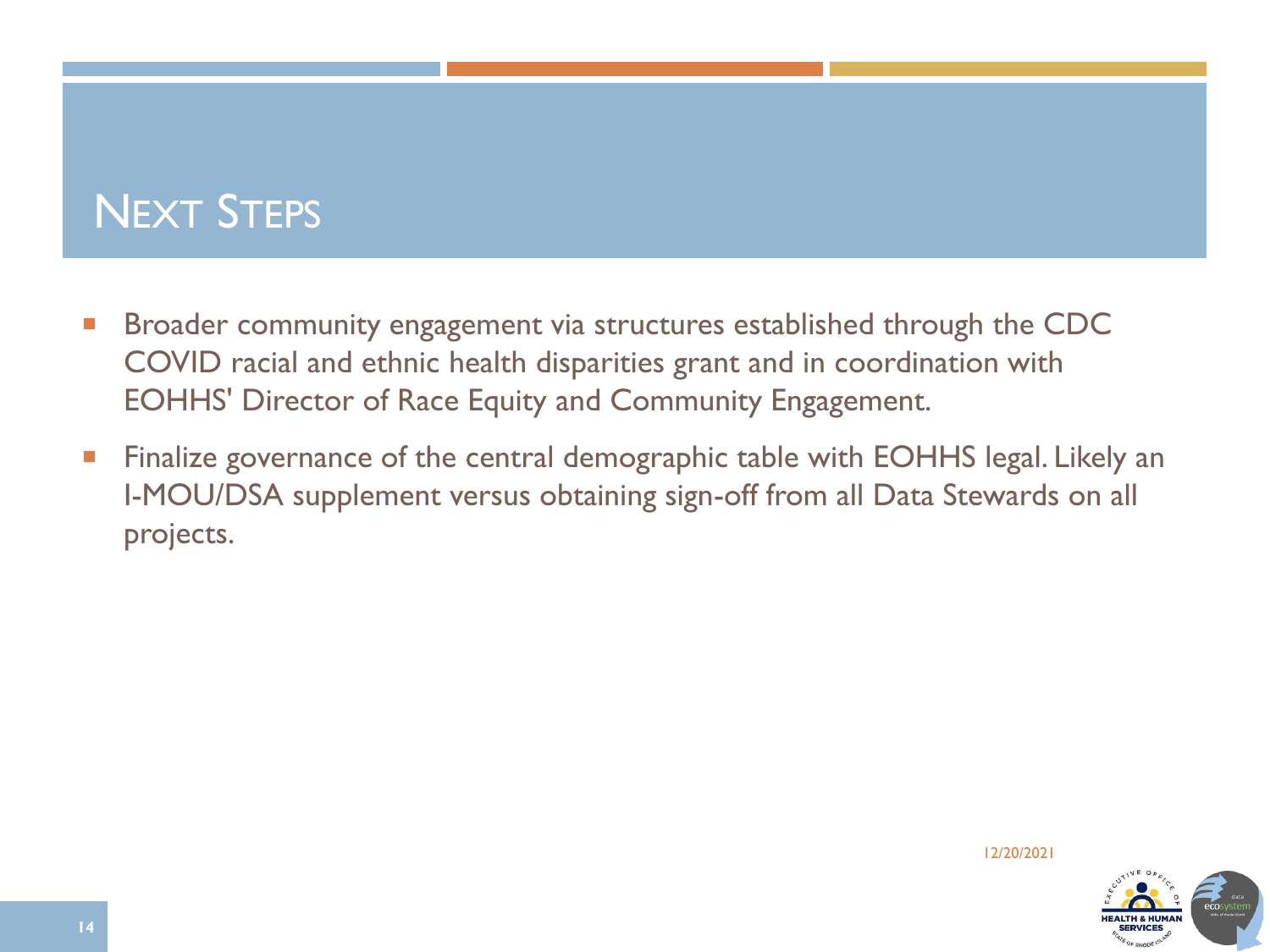## **DISCUSSION**

- Given that many organizations are working on this shared issue, **how can we best work together**?
- Are there any best practices that seem **achievable**? What have you been doing that is effective in improving data collection?
- **Notable 1** What are the **challenges and barriers** to operationalizing some of these best practices?
- **Number 1 What training and resources** would be most impactful for improving data collection at the source?
- **No What could the role of the HIT Steering Committee be?**

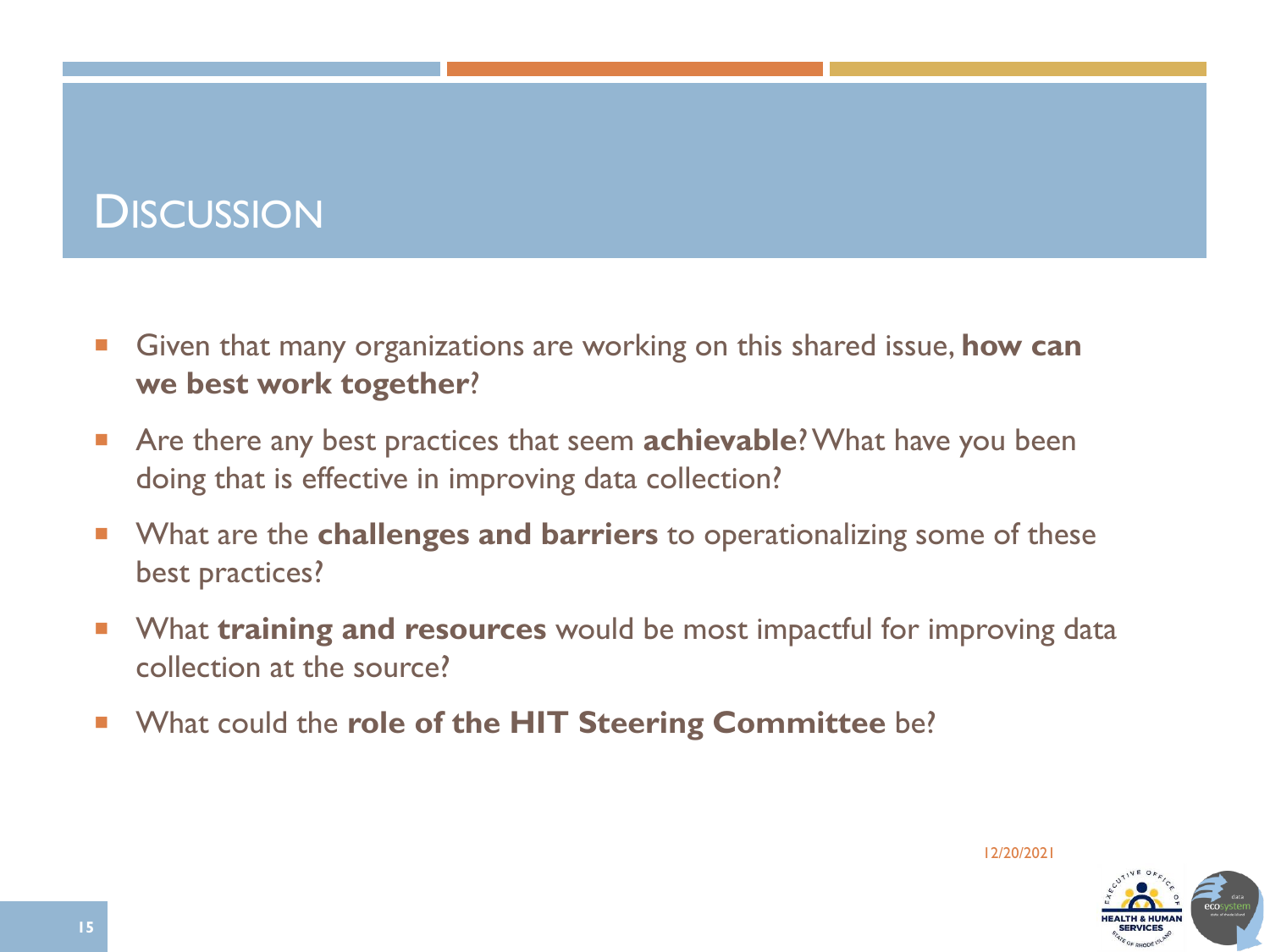#### APPENDIX

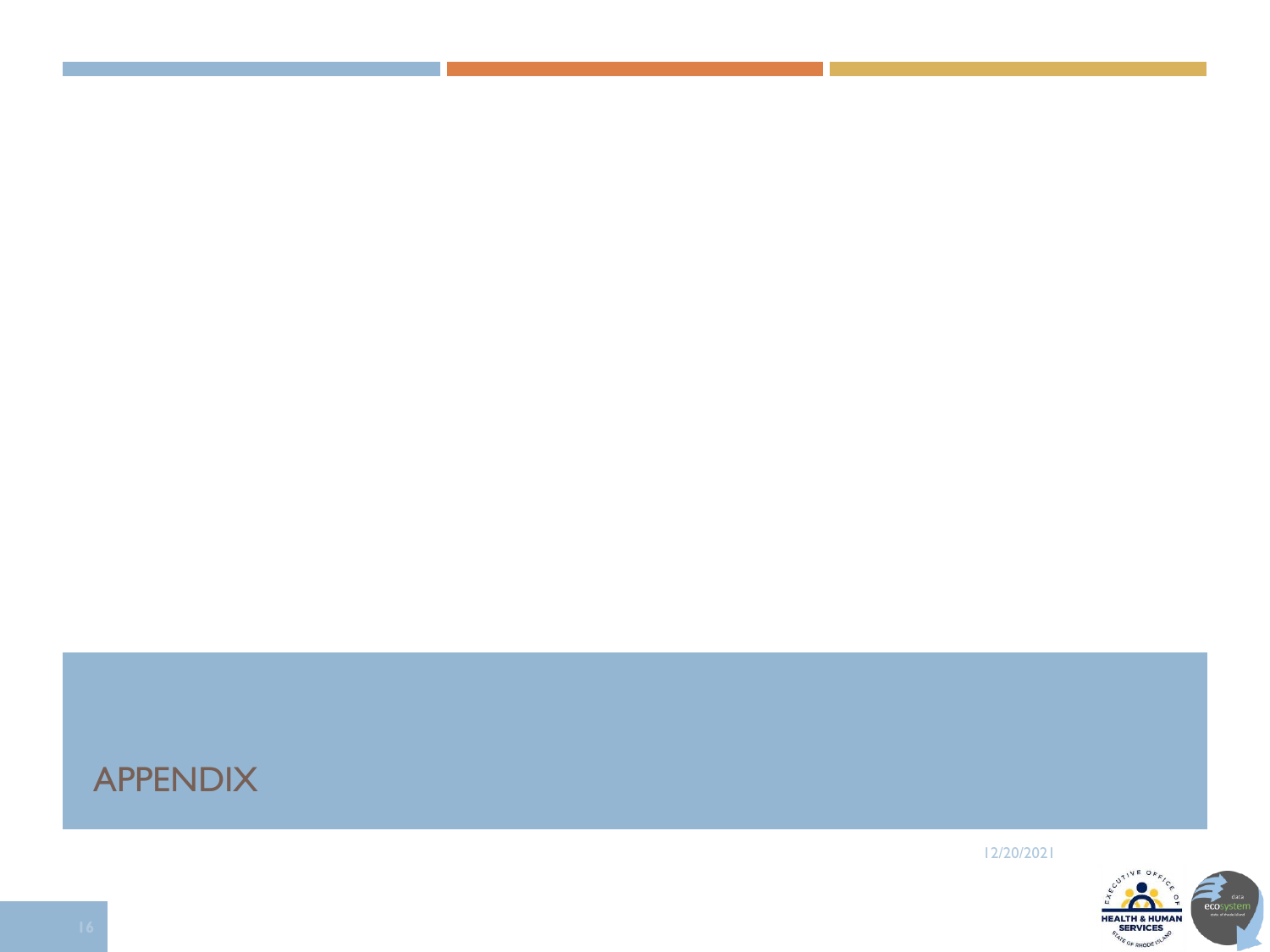## FOR REFERENCE: CROSSWALK OF REPORTING CATEGORIES

#### **Crosswalk of Race/Ethnicity Reporting Categories**

**Crosswalk of Race/Ethnicity Categories** 

| <b>National Committee for Quality</b><br><b>Assurance (NCQA) Categories105</b> | <b>Office of Management and</b><br><b>Budget (OMB) Categories106</b> | <b>Health Resources &amp; Services</b><br><b>Administration (HRSA) Uniform</b><br>Data System (UDS) Categories <sup>107</sup> |  |
|--------------------------------------------------------------------------------|----------------------------------------------------------------------|-------------------------------------------------------------------------------------------------------------------------------|--|
| White                                                                          | White                                                                | White                                                                                                                         |  |
| <b>Black</b>                                                                   | <b>Black or African American</b>                                     | <b>Black/African American</b>                                                                                                 |  |
| American Indian/Alaska Native                                                  | American Indian or Alaska Native                                     | American Indian/Alaska Native                                                                                                 |  |
| Asian                                                                          | Asian                                                                | Asian                                                                                                                         |  |
| Native Hawaiian and Other Pacific                                              | Native Hawaiian and Other Pacific                                    | <b>Native Hawaiian</b>                                                                                                        |  |
| Islander                                                                       | Islander                                                             | <b>Other Pacific Islander</b>                                                                                                 |  |
| Hispanic/Latino                                                                | <b>Hispanic or Latino</b>                                            | Hispanic/Latino                                                                                                               |  |
| Not Hispanic/Latino                                                            | Non-Hispanic or Latino                                               | Non-Hispanic/Latino                                                                                                           |  |
| Unknown                                                                        | <b>Unknown</b>                                                       |                                                                                                                               |  |
| <b>Declined</b>                                                                | <b>Asked but No Answer</b>                                           | Unreported/Refused to Report                                                                                                  |  |
| Some Other Race                                                                | N/A                                                                  | N/A                                                                                                                           |  |
| <b>Two or More Races</b>                                                       | $N/A^*$                                                              | More than One Race                                                                                                            |  |

\*OMB allows individuals to select more than one of the five race categories.

Different national authorities require different reporting categories.

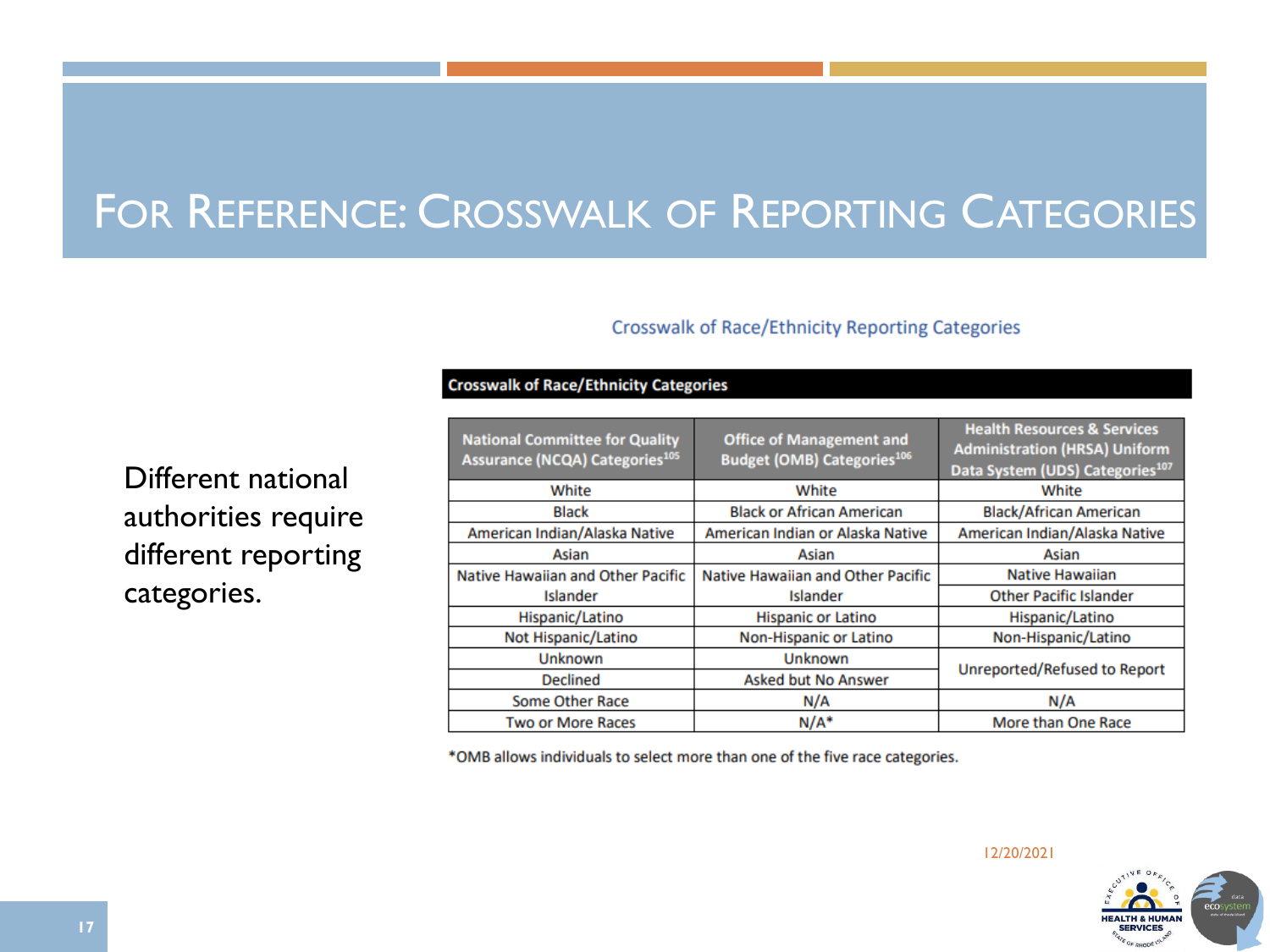### Standard rolled Up Race and Ethnicity Fields based on Census (OMB 1997 guidelines) and Center for National Healthcare Statistics

| Race             |                                            |
|------------------|--------------------------------------------|
|                  | American Indian or Alaska Native           |
|                  | Asian                                      |
|                  | <b>Black or African American</b>           |
|                  | Native Hawaiian and Other Pacific Islander |
|                  | Other                                      |
|                  | White                                      |
|                  | (Blank)                                    |
|                  |                                            |
| <b>Ethnicity</b> |                                            |
|                  | Hispanic or Latino                         |
|                  | Non-Hispanic or Latino                     |
|                  | Unknown                                    |

**Hispanic or Latino –** A person of Cuban, Mexican, Puerto Rican, Cuban, South or Central American, or other Spanish culture or origin, regardless of race. The term, "Spanish origin," can be used in addition to "Hispanic or Latino."

**Race** – The revised race standards identify five categories for data on race: American Indian or Alaska Native, Asian, Black or African American, Native Hawaiian or Other Pacific Islander, and White. These represent the minimum categories for data on race and ethnicity for Federal statistics, program administrative reporting, and civil rights compliance reporting. The minimum categories are defined as follows:

> •**American Indian or Alaska Native** – A person having origins in any of the original peoples of North and South America (including Central America), and who maintains tribal affiliation or community attachment.

> •**Asian** – A person having origins in any of the original peoples of the Far East, Southeast Asia, or the Indian subcontinent including, for example, Cambodia, China, India, Japan, Korea, Malaysia, Pakistan, the Philippine Islands, Thailand, and Vietnam.

•**Black or African American** – A person having origins in any of the black racial groups of Africa. Terms such as "Haitian" or "Negro" can be used in addition to "Black or African American."

•**Native Hawaiian or Other Pacific Islander** – A person having origins in any of the original peoples of Hawaii, Guam, Samoa, or other Pacific Islands. •**White** – A person having origins in any of the original peoples of Europe, the

Middle East, or North Africa.

**We recommend adding: Multiple Races, Declined, and Unknown**

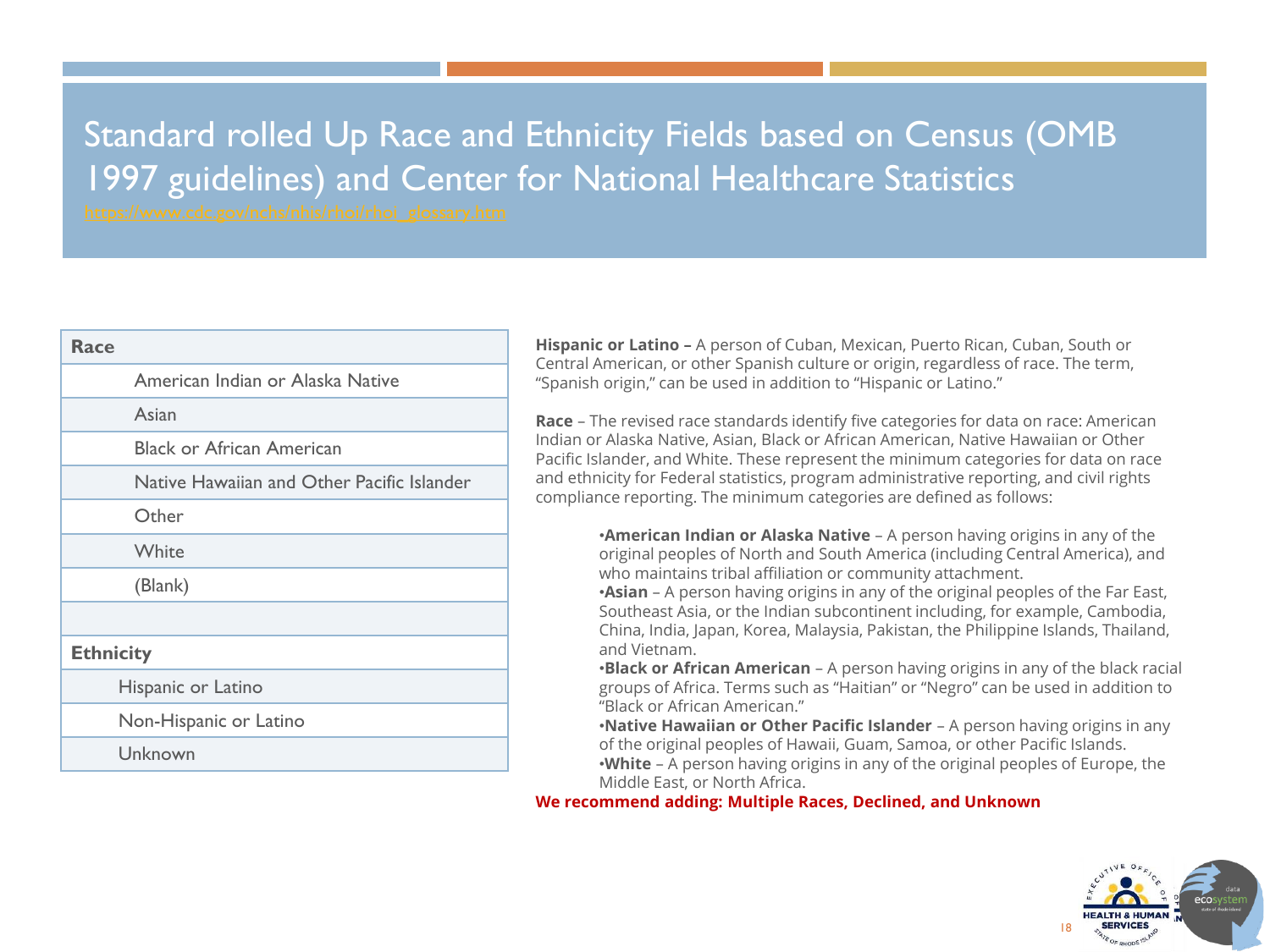### COVID CASES AND TESTS: COMBINED RACE + ETHNICITY

0.Hispanic or Latino (any race) 1.American Indian or Alaska Native (non-Hispanic or ethnicity unknown or declined) 2.Asian (non-Hispanic or ethnicity unknown or declined) 3.Black or African American (non-Hispanic or ethnicity unknown or declined) 5.White (non-Hispanic or ethnicity unknown or declined) 6.Other race (non-Hispanic or ethnicity unknown or declined) 7.Multiple races (non-Hispanic or ethnicity unknown or declined) 8.Declined race (non-Hispanic or ethnicity unknown or declined) 9.Unknown or pending further information

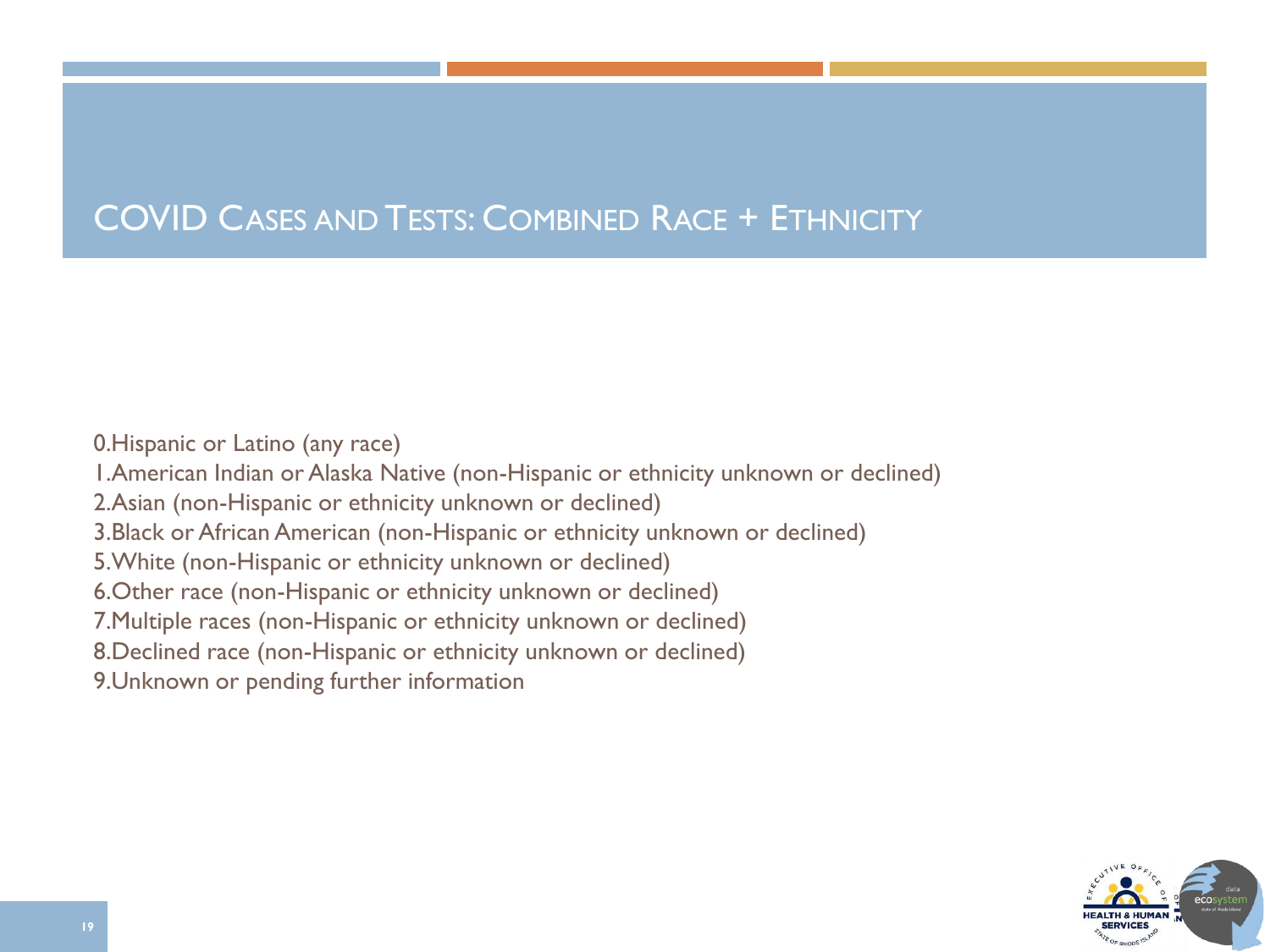WHAT DOES 'CENTERING RACIAL JUSTICE IN INTEGRATED DATA' MEAN TO US?

Racism is a public health crisis. How can our data and language promote equity in actions, decisions, and understanding? DLR requires Racial

Central Demographic Table that **Co-Design with Commty.** 1) **Shared historical context** on structural racism, data collection on race and ethnicity, relationship with state 2) Validate Inquiries and needs with **Community** 3.) Request and use only what we need 4) Make high quality race and ethnicity data **available** to all projects and **require** its use 5) **Project Planning**: What is needed? How can data reduce disparities? 6) **Products that inspire action** Language: Role of racism as root of disparities Format: User-guided lustice benefit statement and results by Race and Ethnicity leverages the best self-reported and

most complete R/E data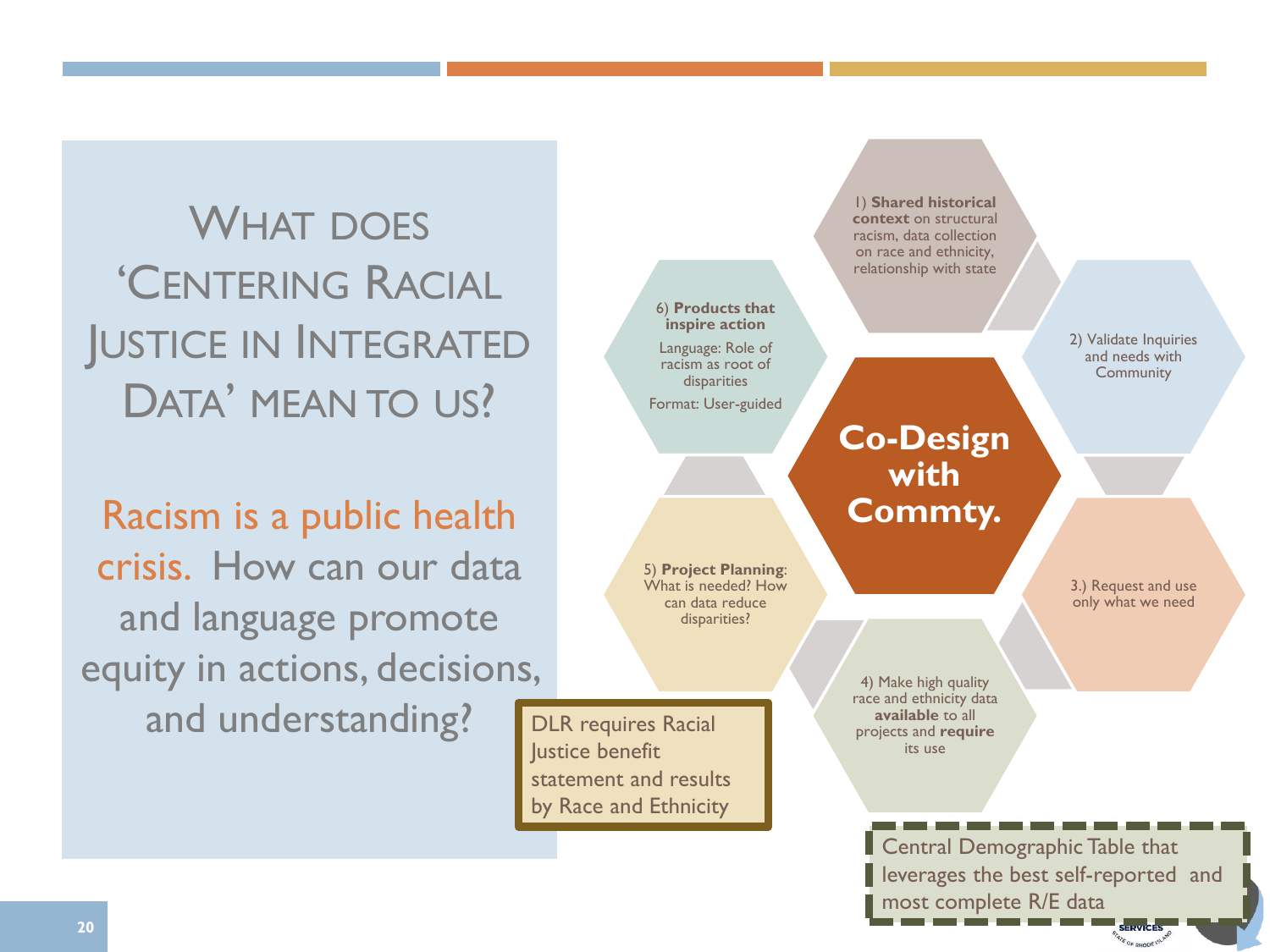# STATEMENT ON CENTERING RACIAL JUSTICE IN INTEGRATED DATA

#### **Centering Racial Justice in Integrated Data Work**

*The Data Ecosystem recognizes that racism is a public health crisis, and a social determinant of health. All Data Ecosystem work will center in racial justice, have a race-explicit orientation, and promote racial equity.*

*Race Explicit means speaking about race or racism without vagueness, implication, or ambiguity. Centering efforts in race equity means that we seek to understand how institutional, societal, and interpersonal racism has differently, and negatively, affected the health, wellbeing, and economic opportunity outcomes for those who experience racism.*

#### *A race-explicit framework and a race equity lens includes:*

- ❖ *Study planning that starts with a shared understanding of the role racism plays in the outcome(s)*
- ❖ *Study planning includes a representative group of stakeholders who experience racism and want to guide the analytic questions, data use, interpretation, and impact from start to finish.*
- ❖ *Study intent explicitly seeks to support, not punish or further harm, populations who currently do or who have historically experienced racism.*
- ❖ *All analyses show results by race, ethnicity and other key demographics (age, gender, SOGI, location) where possible – and identify means for completing data where not possible.*
- ❖ *Acknowledge the role the state government or non-state actors may have perpetuated these harms and seek healing, communityled, anti-racists paths forward as part of the study's findings and recommendations.*

12/20/2021 For a reference framework, please refer to resources including **Actionable Intelligence for Social Policy's Toolkit for Centering Racial** *Equity Throughout Data Integration and [University of New Mexico's Community Based Participatory Research](https://www.aisp.upenn.edu/centering-equity/).*